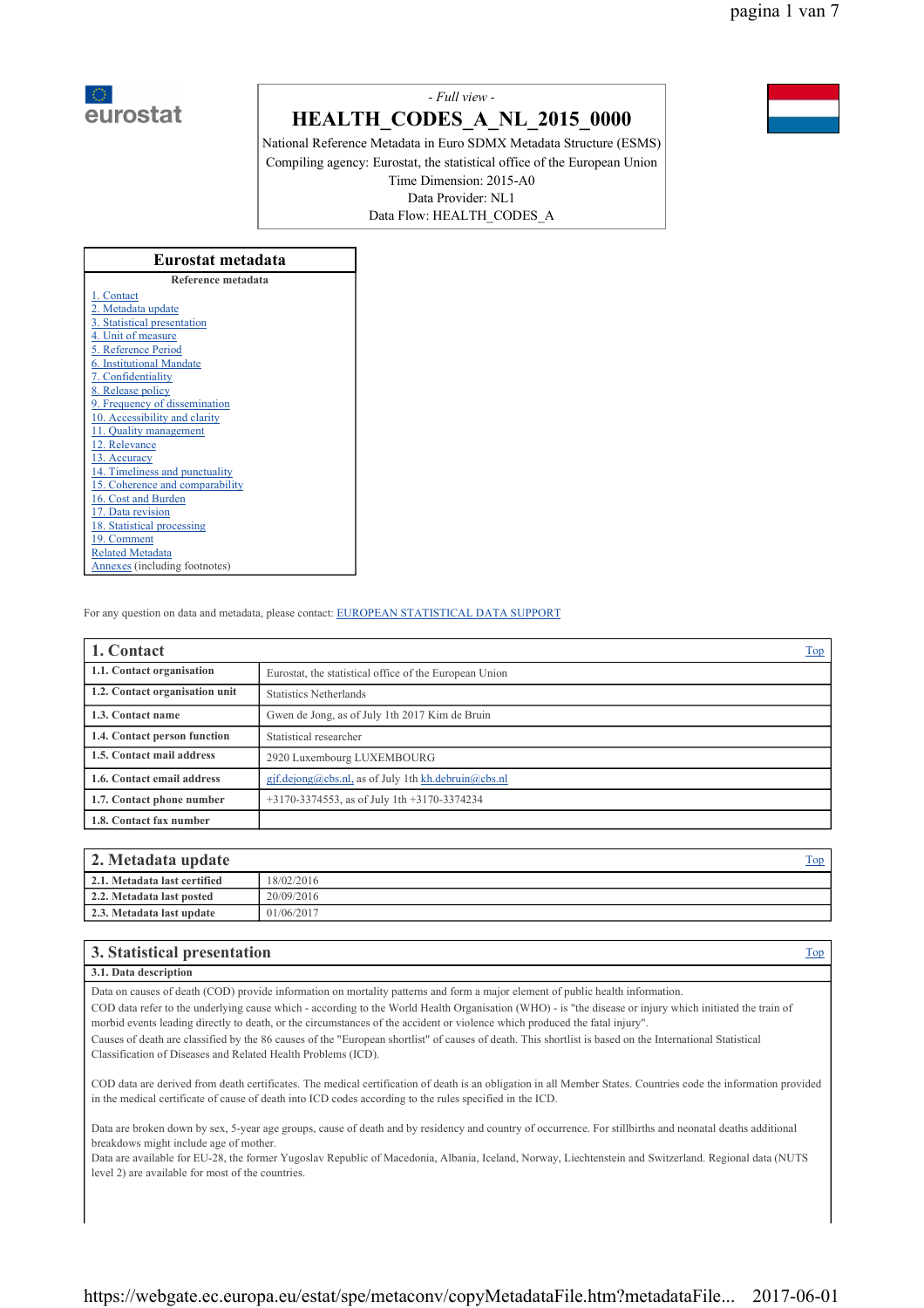| Annual national data are provided in absolute number, crude death rates and standardised death rates. At regional level (NUTS level 2) the same is provided in |
|----------------------------------------------------------------------------------------------------------------------------------------------------------------|
| form of 3 years averages. Annual crude death rates are also available at NUTS level 2.                                                                         |

| Data | ICD revision used (ICD-8, ICD-9, | For ICD-10: updates |
|------|----------------------------------|---------------------|
| year | $ICD-10$                         | used                |
| 1990 | $ICD-9$                          |                     |
| 1991 | $ICD-9$                          |                     |
| 1992 | $ICD-9$                          |                     |
| 1993 | $ICD-9$                          |                     |
| 1994 | $ICD-9$                          |                     |
| 1995 | $ICD-9$                          |                     |
| 1996 | $ICD-10$                         | 1992                |
| 1997 | $ICD-10$                         | 1992                |
| 1998 | $ICD-10$                         | 1992                |
| 1999 | $ICD-10$                         | 1992                |
| 2000 | $ICD-10$                         | 1992                |
| 2001 | $ICD-10$                         | 1992                |
| 2002 | $ICD-10$                         | 1992                |
| 2003 | $ICD-10$                         | 1992                |
| 2004 | $ICD-10$                         | 1992                |
| 2005 | $ICD-10$                         | 1992                |
| 2006 | $ICD-10$                         | 1992                |
| 2007 | $ICD-10$                         | 1992                |
| 2008 | $ICD-10$                         | 1992                |
| 2009 | $ICD-10$                         | 1992                |
| 2010 | $ICD-10$                         | 1992                |
| 2011 | $ICD-10$                         | 1992                |
| 2012 | $ICD-10$                         | 1992                |
| 2013 | $ICD-10$                         | 2013                |
| 2014 | $ICD-10$                         | 2014                |
| 2015 | $ICD-10$                         | 2015                |

# **3.3. Coverage - sector**

# Public Health

## **3.4. Statistical concepts and definitions**

#### **1. National definition used for usual residency**

The usual residency in the population statistics compiled by Statistics Netherlands are the people registered in the population register.

#### **2. Stillbirths**

#### **a) National definition used for stillbirths**

A stillbirth is an fetus who was born lifeless after an gestational age of at least 24 weeks. Within this dataset only the stillbirth second group (gestational age of at least 28 weeks) are included.

**b) What are the characteristics that you collect (gestational age, weight, crown-heel)?**

## Gestational age

#### **3.5. Statistical unit**

The statistical unit is the deceased person. The reporting unit is the certifier. This is in most cases a physician. In the case of non-natural deaths, the certification could be made by forensic physicians or in some countries by legal professionals, such as coroners in England.

## **3.6. Statistical population**

**1. Neonates: Are neonatals of non-resident mothers considered residents?**

# No

## **2. Coverage**

### **a) Do you include non-residents in your national statistics?**

Non-residents are not included in the national statistics, but are included in this data delivery.

### **b) Do you include residents dying abroad in your national statistics? If yes, how do you record the cause of death?**

Yes, data is recorded in the population register, but In most cases there is no cause(s) of death

### **3.7. Reference area**

All people registrered in Dutch population register, died in the Netherland as wel as died abroad. And all other persons deceased in the Netherlands but not registered in Dutch population register.

## **3.8. Coverage - Time**

Time series for most EU-28 countries and EFTA are available from 1994 onwards (Belgium, Germany: 1992, Ireland: 1993). For some countries data are only available from 1995 (Bulgaria), 1996 (Latvia and Slovakia), 1999 (Cyprus, Poland and Romania) or 2010 (Liechtenstein) onwards.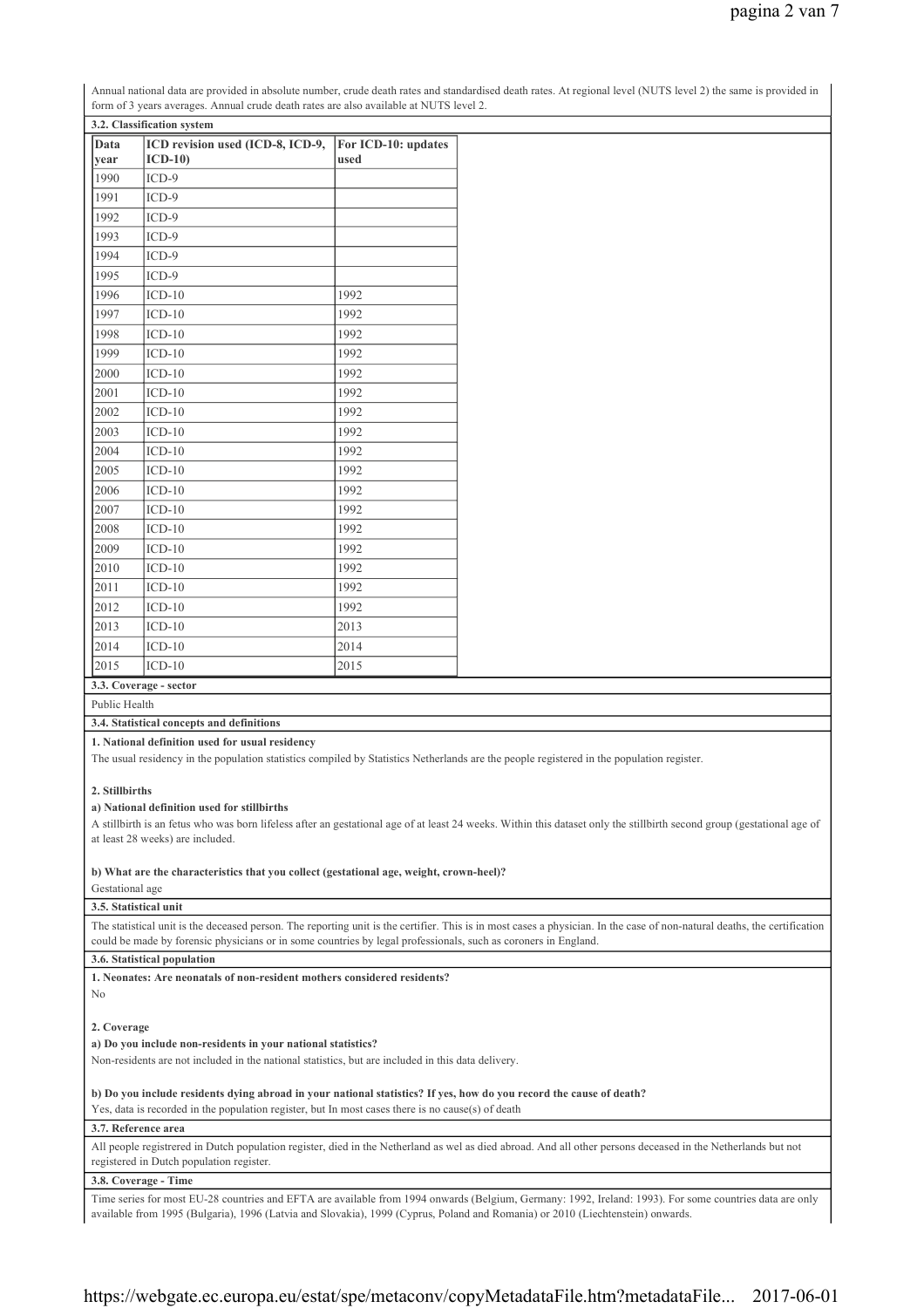Note that due to the fact that 2011 data is the first data collection with a legal basis (and few changes in the requested variables and breakdowns), the data between 1994-2010 and starting from 2011 are not always comparable (In part due to the different groupings of causes of deaths). Moreover time series for data on stillbirths starts in 2011 and no information on previous data is available.

**3.9. Base period**

Not applicable.

# **4. Unit of measure** The Top **Theory is a structure Top in the Top is a structure Top <b>Top** is a structure Top **Top**

The data are provided in absolute numbers only.

## **5. Reference Period** Top **Top**  Top **Top**  Top **Top**  Top **Top**  Top **Top**  Top **Top**  Top **Top**  Top **Top**  Top **Top**  Top **Top**  Top **Top**  Top **Top**  Top **Top**  Top **Top**  Top **Top**  Top **Top**  Top **Top**  Top **Top**  To

Data refer to the calendar year (i.e. all deaths occurring during the year).

#### **6. Institutional Mandate** Top

# **6.1. Institutional Mandate - legal acts and other agreements**

Countries submitted data to Eurostat on the basis of a gentleman's agreement established in the framework Eurostat's Working Group on "Public Health Statistics" until data with reference year 2010. The first data submitted according to the Regulation (EU) No 328/2011 is data with reference year 2011. A Regulation on Community statistics on public health and health and safety at work (EC) No 1338/2008 was signed by the European Parliament and the

Council on 16 December 2008. This Regulation is the framework of the data collection on the domain. Within the context of this framework Regulation, a Regulation on Community statistics on public health and health and safety at work, as regards statistics on

causes of death (EU) No 328/2011 was signed by the European Parliament and the Council on 5 April 2011.

#### **6.2. Institutional Mandate - data sharing**

Common specifications with the World Health Organisation (WHO) were used in the data collection up to 2010; in addition, Eurostat asks for NUTS level 2. From 2011 onwards, Eurostat changed the specifications to take into account the data collected through the Regulation No 328/2011.

# **7. Confidentiality** Top **The Confidentiality** Top **Top Top Top Top Top Top Top Top Top Top Top Top Top Top Top Top Top Top Top Top Top Top Top Top Top Top Top Top To**

## **7.1. Confidentiality - policy**

Regulation (EC) No 223/2009 on European statistics (recital 24 and Article 20(4)) of 11 March 2009 (OJ L 87, p. 164), stipulates the need to establish common principles and guidelines ensuring the confidentiality of data used for the production of European statistics and the access to those confidential data with due account for technical developments and the requirements of users in a democratic society.

#### **7.2. Confidentiality - data treatment**

All age groups showing a total mortality of less than 4 cases are considered as confidential. Therefore, any 'confidential' agegroup is grouped with another one to have higher numbers. In practice, this problem mainly occurs for young ages so, either the ages from 0 to 14 years old, or the ages from 0 to 14 and 15 to 24 years old are grouped. The age groups considered as confidential show then the value ':' and the age group '0-14y' (and '15-24y' if needed) shows the sum of all ages before 15 years old (or between 15 and 24 years old). In addition, special measures for ensuring confidentiality may be taken for small countries.

For stillbirth and neonatal figures, no breakdown by parity is displayed to ensure confidentiality.

| 8. Release policy                                                                                                                                         | Top |
|-----------------------------------------------------------------------------------------------------------------------------------------------------------|-----|
| 8.1. Release calendar                                                                                                                                     |     |
| Not applicable.                                                                                                                                           |     |
| 8.2. Release calendar access                                                                                                                              |     |
| Not applicable.                                                                                                                                           |     |
| 8.3. Release policy - user access                                                                                                                         |     |
| Eurostat: In line with the Community legal framework and the European Statistics Code of Practice Eurostat disseminates European statistics on Eurostat's |     |

Eurostat: In line with the Community legal framework and the European Statistics Code of Practice Eurostat disseminates European statistics on Eurostat's website (see item 10 - 'Accessibility and clarity') respecting professional independence and in an objective, professional and transparent manner in which all users are treated equitably. The detailed arrangements are governed by the Eurostat protocol on impartial access to Eurostat data for users.

# **9. Frequency of dissemination** Top

Annual.

| 10. Accessibility and clarity                                                                                             | <b>Top</b> |
|---------------------------------------------------------------------------------------------------------------------------|------------|
| 10.1. Dissemination format - News release                                                                                 |            |
| News releases on-line.                                                                                                    |            |
| 10.2. Dissemination format - Publications                                                                                 |            |
| StatLine                                                                                                                  |            |
| 10.3. Dissemination format - online database                                                                              |            |
| StatLine                                                                                                                  |            |
| 10.4. Dissemination format - microdata access                                                                             |            |
| Micro-data send to Eurostat. Other researchers or research institutions through remote access accounts with restrictions. |            |
| 10.5. Dissemination format - other                                                                                        |            |
| Not applicable.                                                                                                           |            |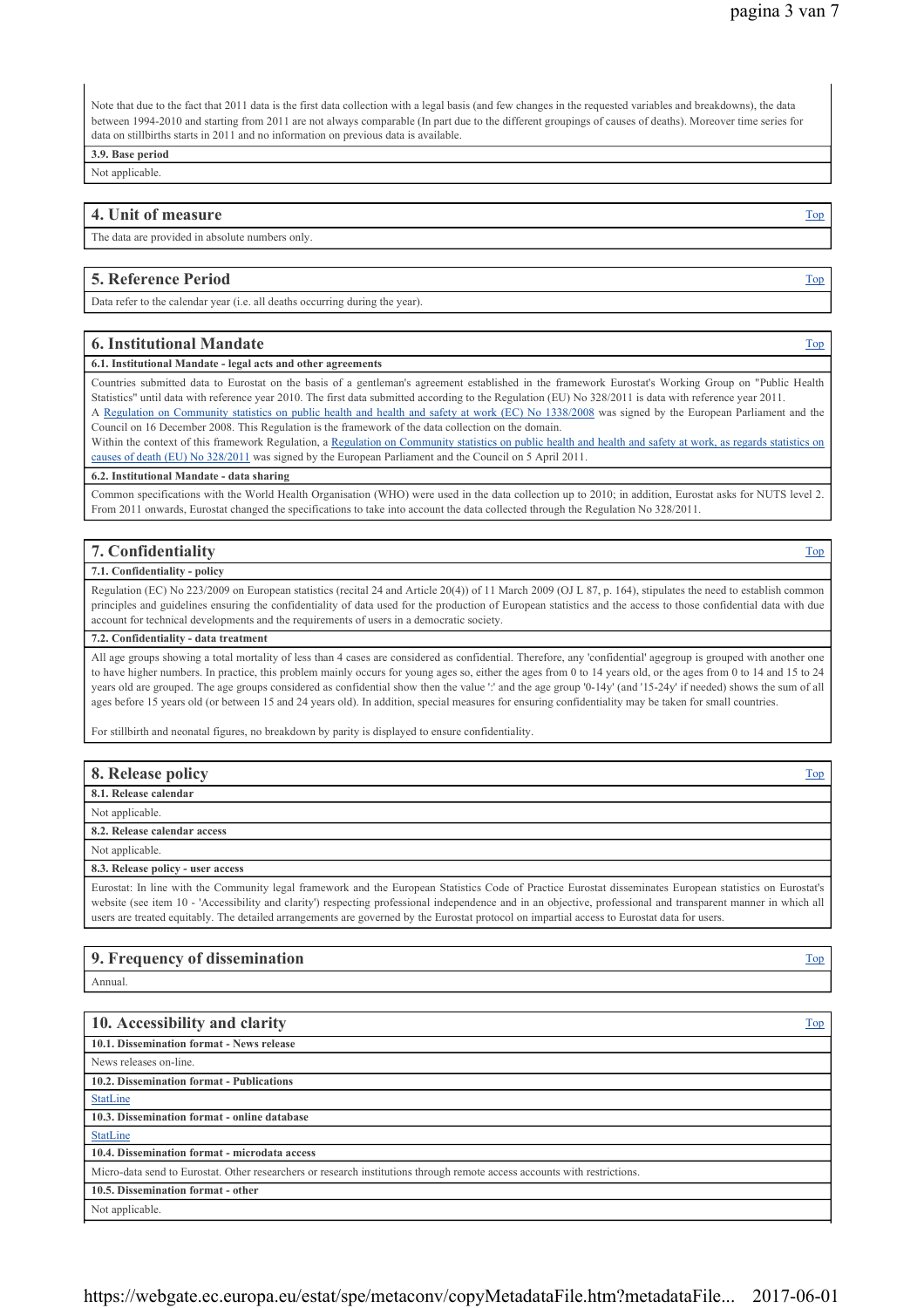#### **10.6. Documentation on methodology**

Documents for COD are available in CIRCABC, Causes of Death section.

#### **10.7. Quality management - documentation**

The quality of COD data is subject to the way in which the information on causes of death is reported and classified in each country (i.e. national certification and coding procedures). In general, all countries follow the standards and rules specified in the ICD, and the overall procedures for the collection of COD data are relatively homogenous between European countries (medical certification of cause of death, use of ICD).

However, national differences in interpretation and use of ICD rules exist and as a result important quality and comparability issues remain. Based on the report "Comparability and Quality Improvement of the European Causes of Death Statistics" countries work towards further improving certification and coding procedures.

Ongoing work is reported to Eurostat's Working Group "Public Health Statistics" (documents available on circabc).

#### **11. Quality management** Top

#### **11.1. Quality assurance**

The causes of death data are based on a regulation, which defines scope, definitions of variables and characteristics of the data.

#### **11.2. Quality management - assessment**

A quality assessment of Eurostat's COD statistics was organised in May and June 2008. In that framework, a questionnaire was sent to Eurostat's partners (data providers) for COD statistics and a user survey was set up on Eurostat's website, for which 25 partners and 34 users answered. A questionnaire was also filled in by responsible people of COD statistics in Eurostat.

# **12. Relevance** Top **12. Relevance** Top **12. Relevance** Top **12. Relevance** Top **12. Relevance** Top **12. Relevance**

#### **12.1. Relevance - User Needs**

Based on the 34 answers received from the web survey, the main users are Research Institutes. Universities, Public Government agencies, Private Commission services and Business companies. On these 34 answers, Eurostat data on Causes of Death are "essential", "important", or "used for background information" for 25 respondents.

Asking about the availability of needed data in the Eurostat production, users are divided in two equivalent part: 12 answered that they do not need statistics on the field not currently available from Eurostat and 13 answered that they need, giving information about defects and lacks of the Eurostat data.

#### **12.2. Relevance - User Satisfaction**

Users were asked to assess each of the classical elements that characterise the quality of statistics.

Respondents generally give high scores to the different dimensions of data quality and to the supporting service that is perceived as "Good or Very Good" by the users (14 out of 21 respondents expressing opinions about this). The overall quality, comprising both data quality and supporting service, is perceived as "Good" or "Very good" by 16 out of 24 respondents to those questions.

Among different data quality dimensions, coherence and comparability receive the higher satisfaction. The less appreciated dimension is the completeness. **12.3. Completeness**

All data received are disseminated on Eurostat's website if the consistency of the dataset is good. However, a number of countries faces difficulties to deliver data on time.

#### **13. Accuracy** Top **13. Accuracy** Top **13. Accuracy** Top **13. Accuracy** Top **13. Accuracy**

**13.1. Accuracy - overall**

For people in the Dutch population register: All deceased persons registered in the Dutch population register, not all have death certificates for example when deceased abroad.

For people not registered in Dutch population register, but deceased in the Netherlands: only received death certificates.

#### **13.2. Sampling error**

Not applicable.

# **13.3. Non-sampling error**

Not applicable.

| 14. Timeliness and punctuality                                                                                                         | Top |
|----------------------------------------------------------------------------------------------------------------------------------------|-----|
| 14.1. Timeliness                                                                                                                       |     |
| From data collection with reference year 2011 onwards, Eurostat asks for the submission of final data for the year N at $N+24$ months. |     |
| 14.2. Punctuality                                                                                                                      |     |
| 6 weeks                                                                                                                                |     |
|                                                                                                                                        |     |
| 15. Coherence and comparability                                                                                                        | Top |
| - オポ オーズトラン ション・コークサイト ション・ション・コーヒー エー・エー                                                                                              |     |

#### **15.1. Comparability - geographical**

The comparability of the data across different countries is limited by the fact that the revision of classification used to collect information on underlying causes of death may be different. However, only one country (Greece) is currently still using the ninth revision of the ICD. Furthermore, not all countries apply the recommended WHO's updates.

The coverage of residents dying abroad or non-residents dying in the reporting country can also affect the comparability among countries.

On-going work to increase quality, comparability and coverage done by the Technical group on Causes of Death or by ad-hoc Task Forces, or other means (e.g. ad-hoc workshops), is reported to Eurostat's Working Group "Public Health Statistics".

**15.2. Comparability - over time**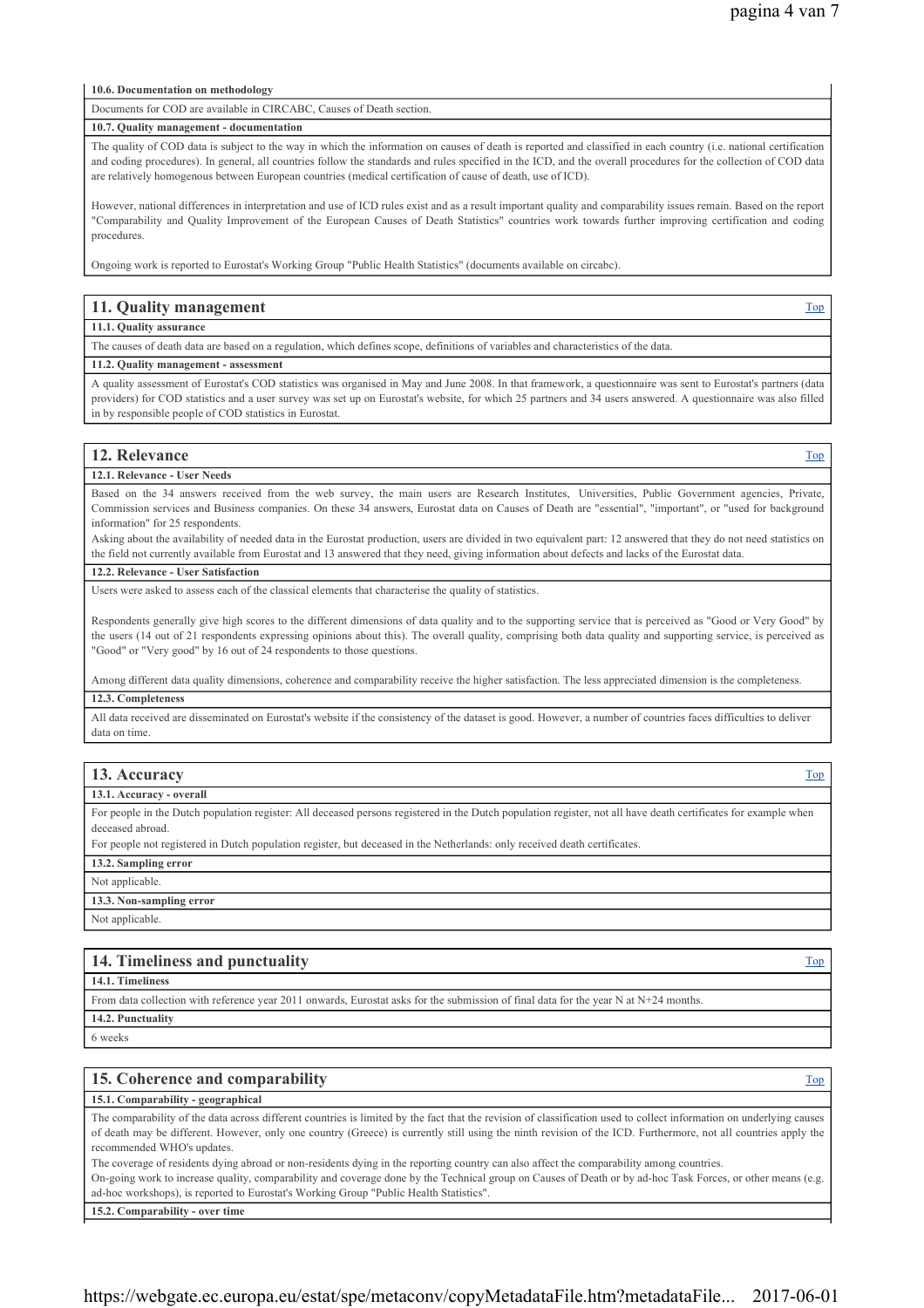The comparability of the data over time is checked before dissemination. It could be that in few categories of causes of death, for which not all EU Member States reported data, the EU average is not be strictly comparable over time due to different composition of countries.

Note that due to the fact that 2011 data is the first data collection with a legal basis (and few changes in the requested variables and breakdowns), the data between 1994-2010 and starting from 2011 are not always comparable (In part due to the different groupings of causes of deaths). Moreover time series for data on stillbirths starts in 2011 and no information on previous data is available.

### **15.3. Coherence - cross domain**

**Is there any missing information (uncomplete geographical coverage, missing certificates, …)? If yes, please indicate also the %.**

No

#### **15.4. Coherence - internal**

For people in the Dutch population register: All deceased persons registered in the Dutch population register, but not all have death certificates for example when deceased abroad.

# **16. Cost and Burden** Top **Top**  Top **Top**  Top **Top**  Top **Top**  Top **Top**  Top **Top**  Top **Top**  Top **Top**  Top **Top**  Top **Top**  Top **Top**  Top **Top**  Top **Top**  Top **Top**  Top **Top**  Top **Top**  Top **Top**  Top **Top**  To

The cost and burden of the data collection is reduced by using validation and dissemination IT tools.

| 17. Data revision                                                                                                                                                                                                                                                                                                                                                                                                               | Top |
|---------------------------------------------------------------------------------------------------------------------------------------------------------------------------------------------------------------------------------------------------------------------------------------------------------------------------------------------------------------------------------------------------------------------------------|-----|
| 17.1. Data revision - policy                                                                                                                                                                                                                                                                                                                                                                                                    |     |
| Not applicable.                                                                                                                                                                                                                                                                                                                                                                                                                 |     |
| $\mathbf{a} = \mathbf{a} \cdot \mathbf{n}$ , $\mathbf{a} = \mathbf{a} \cdot \mathbf{n}$ , $\mathbf{a} = \mathbf{a} \cdot \mathbf{n}$ , $\mathbf{a} = \mathbf{a} \cdot \mathbf{n}$ , $\mathbf{a} = \mathbf{a} \cdot \mathbf{n}$ , $\mathbf{a} = \mathbf{a} \cdot \mathbf{n}$ , $\mathbf{a} = \mathbf{a} \cdot \mathbf{n}$ , $\mathbf{a} = \mathbf{a} \cdot \mathbf{n}$ , $\mathbf{a} = \mathbf{a} \cdot \mathbf{n}$ , $\mathbf{$ |     |

**17.2. Data revision - practice**

There is no systematic revision of previous year data. Data are occasionally revised, e.g. if the "NUTS" changes or if a country notifies Eurostat about any changes in the data.

## **18. Statistical processing** Top

**18.1. Source data** Deaths certificates

**18.2. Frequency of data collection**

On daily basis

**18.3. Data collection**

|              | 1. Automated Coding                                         |                                                                                            |
|--------------|-------------------------------------------------------------|--------------------------------------------------------------------------------------------|
| Data<br>vear | a) Did you use any form<br>of automated coding?<br>[Yes/No] | b) If yes, please indicate the system<br>used (IRIS, MICAR, ACME, STYX,<br>MIKADO, others) |
| 1990         | N <sub>0</sub>                                              |                                                                                            |
| 1991         | N <sub>0</sub>                                              |                                                                                            |
| 1992         | N <sub>o</sub>                                              |                                                                                            |
| 1993         | No                                                          |                                                                                            |
| 1994         | N <sub>0</sub>                                              |                                                                                            |
| 1995         | N <sub>o</sub>                                              |                                                                                            |
| 1996         | No                                                          |                                                                                            |
| 1997         | N <sub>0</sub>                                              |                                                                                            |
| 1998         | N <sub>0</sub>                                              |                                                                                            |
| 1999         | No                                                          |                                                                                            |
| 2000         | N <sub>o</sub>                                              |                                                                                            |
| 2001         | N <sub>0</sub>                                              |                                                                                            |
| 2002         | No                                                          |                                                                                            |
| 2003         | No                                                          |                                                                                            |
| 2004         | N <sub>0</sub>                                              |                                                                                            |
| 2005         | N <sub>0</sub>                                              |                                                                                            |
| 2006         | N <sub>0</sub>                                              |                                                                                            |
| 2007         | No                                                          |                                                                                            |
| 2008         | N <sub>0</sub>                                              |                                                                                            |
| 2009         | N <sub>o</sub>                                              |                                                                                            |
| 2010         | No                                                          |                                                                                            |
| 2011         | N <sub>0</sub>                                              |                                                                                            |
| 2012         | No                                                          |                                                                                            |
| 2013         | Yes and no                                                  | partly IRIS, partly manual                                                                 |
| 2014         | Yes and no                                                  | partly IRIS, partly manual                                                                 |
| 2015         | Yes and no                                                  | partly IRIS, partly manual                                                                 |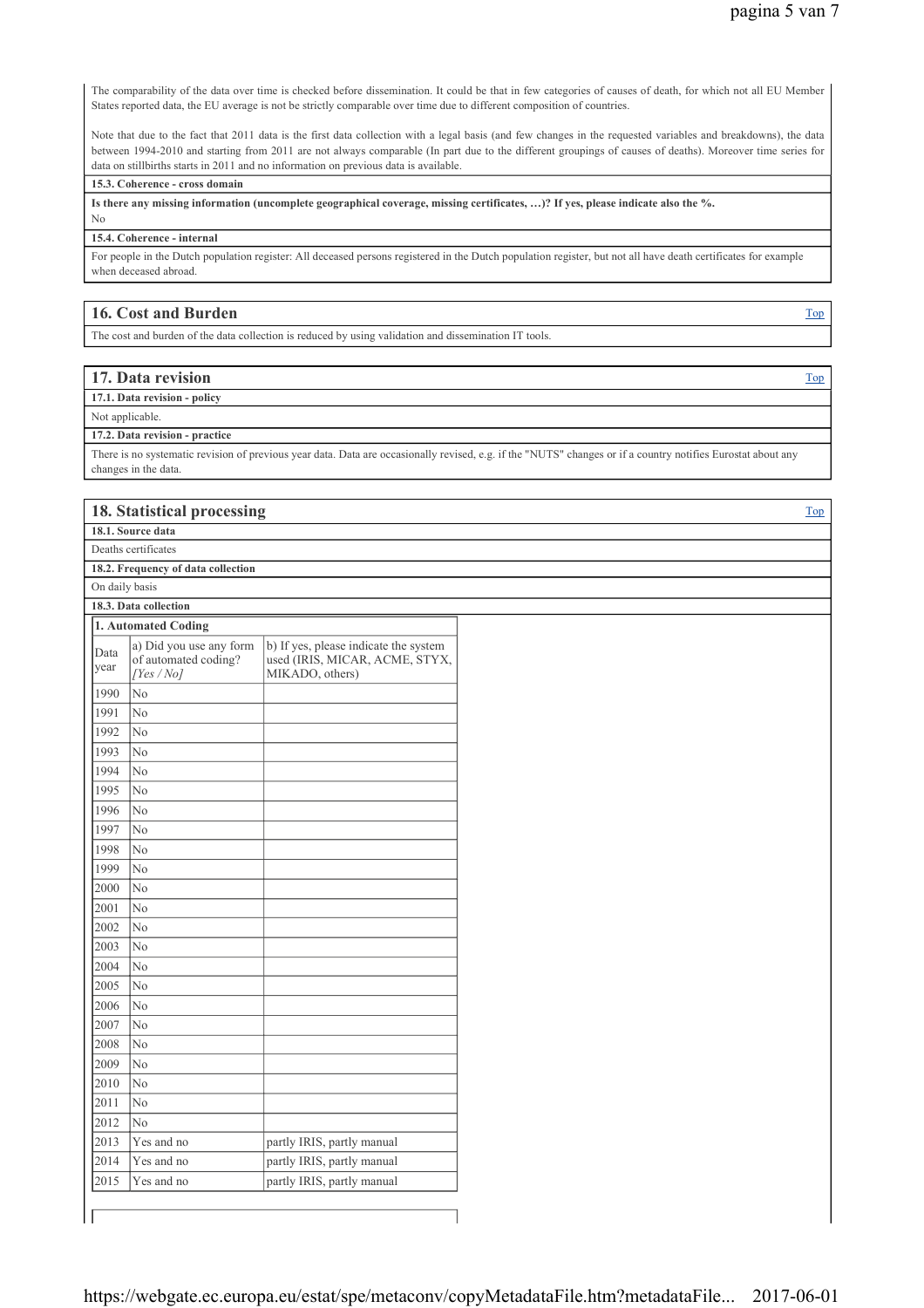|                                                                                                                                           |                                                          |                                                                                    | 2. Underlying cause of death selection and modification                                        |                                              |                                                                      |
|-------------------------------------------------------------------------------------------------------------------------------------------|----------------------------------------------------------|------------------------------------------------------------------------------------|------------------------------------------------------------------------------------------------|----------------------------------------------|----------------------------------------------------------------------|
| Data<br>year                                                                                                                              | a) only<br>manual<br>selection of<br>underlying<br>cause | b) manual<br>with ACME<br>decision<br>tables (if yes,<br>which version<br>of ACME) | c) ACS<br>utilising<br><b>ACME</b><br>decision tables<br>(if yes, which<br>version of<br>ACME) | d) own<br>system<br>(ACS<br>without<br>ACME) | e)<br>Comments                                                       |
| 1990                                                                                                                                      | <b>Yes</b>                                               |                                                                                    |                                                                                                |                                              |                                                                      |
| 1991                                                                                                                                      | Yes                                                      |                                                                                    |                                                                                                |                                              |                                                                      |
|                                                                                                                                           |                                                          |                                                                                    |                                                                                                |                                              |                                                                      |
| 1992<br>1993                                                                                                                              | Yes                                                      |                                                                                    |                                                                                                |                                              |                                                                      |
|                                                                                                                                           | Yes                                                      |                                                                                    |                                                                                                |                                              |                                                                      |
| 1994 Yes                                                                                                                                  |                                                          |                                                                                    |                                                                                                |                                              |                                                                      |
| 1995 Yes                                                                                                                                  |                                                          |                                                                                    |                                                                                                |                                              |                                                                      |
| $1996$ Yes                                                                                                                                |                                                          |                                                                                    |                                                                                                |                                              |                                                                      |
| 1997                                                                                                                                      | Yes                                                      |                                                                                    |                                                                                                |                                              |                                                                      |
| 1998 Yes                                                                                                                                  |                                                          |                                                                                    |                                                                                                |                                              |                                                                      |
| 1999 Yes                                                                                                                                  |                                                          |                                                                                    |                                                                                                |                                              |                                                                      |
| 2000 Yes                                                                                                                                  |                                                          |                                                                                    |                                                                                                |                                              |                                                                      |
| 2001                                                                                                                                      | Yes                                                      |                                                                                    |                                                                                                |                                              |                                                                      |
| 2002                                                                                                                                      | Yes                                                      |                                                                                    |                                                                                                |                                              |                                                                      |
| 2003   Yes                                                                                                                                |                                                          |                                                                                    |                                                                                                |                                              |                                                                      |
| $2004$ Yes                                                                                                                                |                                                          |                                                                                    |                                                                                                |                                              |                                                                      |
| 2005 Yes                                                                                                                                  |                                                          |                                                                                    |                                                                                                |                                              |                                                                      |
| 2006 Yes                                                                                                                                  |                                                          |                                                                                    |                                                                                                |                                              |                                                                      |
| 2007                                                                                                                                      | Yes                                                      |                                                                                    |                                                                                                |                                              |                                                                      |
|                                                                                                                                           |                                                          |                                                                                    |                                                                                                |                                              | We are                                                               |
| 2008   Yes                                                                                                                                |                                                          |                                                                                    |                                                                                                |                                              | working at<br>automated<br>coding                                    |
| 2009 Yes                                                                                                                                  |                                                          |                                                                                    |                                                                                                |                                              | We are<br>working at<br>automated<br>coding                          |
| $2010$ Yes                                                                                                                                |                                                          |                                                                                    |                                                                                                |                                              | We are<br>working at<br>automated<br>coding                          |
| $2011$ Yes                                                                                                                                |                                                          |                                                                                    |                                                                                                |                                              | We are<br>working at<br>automated<br>coding                          |
| $2012$ Yes                                                                                                                                |                                                          |                                                                                    |                                                                                                |                                              | We are<br>working at<br>automated<br>coding                          |
| $2013$ No                                                                                                                                 |                                                          | yes, IRIS<br>4.4.1.<br><b>MMDS2015</b>                                             | <b>MMDS2015</b>                                                                                |                                              | From 2013<br>we are<br>partially<br>coding<br>automatic<br>with IRIS |
| $2014$ No                                                                                                                                 |                                                          | yes, IRIS<br>4.4.4,<br><b>MMDS2015</b>                                             | <b>MMDS2015</b>                                                                                |                                              | From 2013<br>we are<br>partially<br>coding<br>automatic<br>with IRIS |
| $2015$ No                                                                                                                                 |                                                          | yes, IRIS<br>4.4.4.<br><b>MMDS2015</b>                                             | <b>MMDS2015</b>                                                                                |                                              | From 2013<br>we are<br>partially<br>coding<br>automatic<br>with IRIS |
|                                                                                                                                           |                                                          |                                                                                    |                                                                                                |                                              |                                                                      |
| 3. Information available in the national COD database                                                                                     |                                                          |                                                                                    |                                                                                                |                                              |                                                                      |
| Which information do you store in your national COD database<br>Data<br>- the underlying cause (UC) only or multiple causes (MC)?<br>year |                                                          |                                                                                    |                                                                                                |                                              |                                                                      |